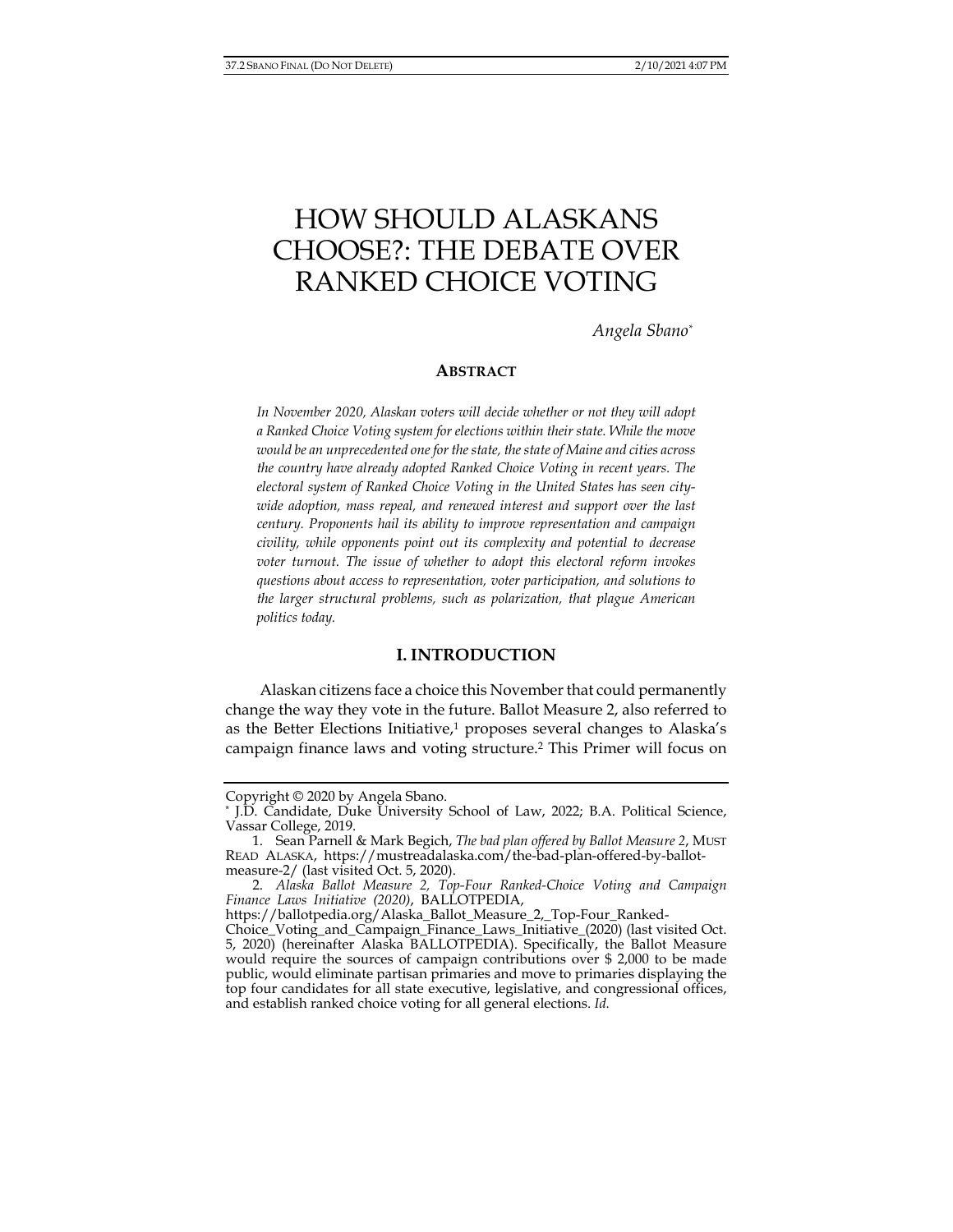the proposed establishment of Ranked Choice Voting (RCV)<sup>3</sup> in Alaska's general state and federal elections.4 The issue has divided Alaskans, although not always along traditional political lines,<sup>5</sup> with Republicans, Democrats, and Independents both supporting and criticizing the measure.6 This reaction may not be surprising as the system has historically been contentious<sup>7</sup> and adoption presents the Alaskan electoral system with serious advantages and concerns alike.<sup>8</sup> The driving issues behind the push for RCV cut to the core of the democratic system, raising questions about voter engagement and expectations in the modern political landscape. Before exploring all of this, however, it may be helpful to provide a brief explanation as to how the RCV system works.

Just as the name suggests, RCV allows voters to rank each candidate for a given position in order of their personal preference.<sup>9</sup> If, after the first round of vote counting, a single candidate wins a majority of the firstchoice votes, that candidate wins the election.10 If no one wins in the first round, the second round begins. The candidate with the lowest total firstchoice votes from the first round is eliminated from contention.11 The second-choice votes of voters that selected the now-eliminated candidate's as their first-choice are then counted.12 These votes are awarded to the appropriate candidates to supplement their existing first-

 5. James Brooks, *On election reform Ballot Measure 2, backers and opponents don't follow party lines*, ANCHORAGE DAILY NEWS (Sept. 9, 2020)

- 7. *See infra* Section I.
- 8. *See infra* Section III.
- 9. *Ranked-choice voting (RCV)*, BALLOTPEDIA,

12. *Id.*

 <sup>3.</sup> The electoral system described as Ranked Choice Voting in this Primer has gone by several names throughout its history. These include the Single Transferrable Vote system and the Hare system, both of which were used in the early 20th century when the process was first used. KATHLEEN L. BARBER, PROPORTIONAL REPRESENTATION AND ELECTION REFORM IN OHIO 2 (1995). Instant Run-Off Voting is label synonymous with RCV. *Approval Voting vs. RCV*, THE CTR. FOR ELECTION SCI., https://electionscience.org/library/approval-voting-versusirv/ (last visited (Oct. 19, 2020). Proportional Representation is a larger umbrella term that encompasses RCV and systems like cumulative and limited voting. *See infra* Section I.A.

 <sup>4.</sup> Alaska BALLOTPEDIA, *supra* note 2.

https://www.adn.com/politics/2020/09/09/on-election-reform-ballotmeasure-2-backers-and-opponents-dont-follow-party-lines/ (last updated Sept. 12,2020).

 <sup>6.</sup> *See 19AKBE Supporting Statement*, ALASKA DIVISION OF ELECTIONS, https://www.elections.alaska.gov/petitions/19AKBE/Eng\_AKBE%20Supporti ng%20Statement.mp3 (last visited Oct. 5, 2020); *see also* Parnell & Begich, *supra*  note 1 (noting both bipartisan support and opposition to Ballot Measure 2).

https://ballotpedia.org/Ranked-choice\_voting\_(RCV) (last visited Oct. 5, 2020) (hereinafter RCV BALLOTPEDIA).

 <sup>10.</sup> *Id.*

 <sup>11.</sup> *Id.*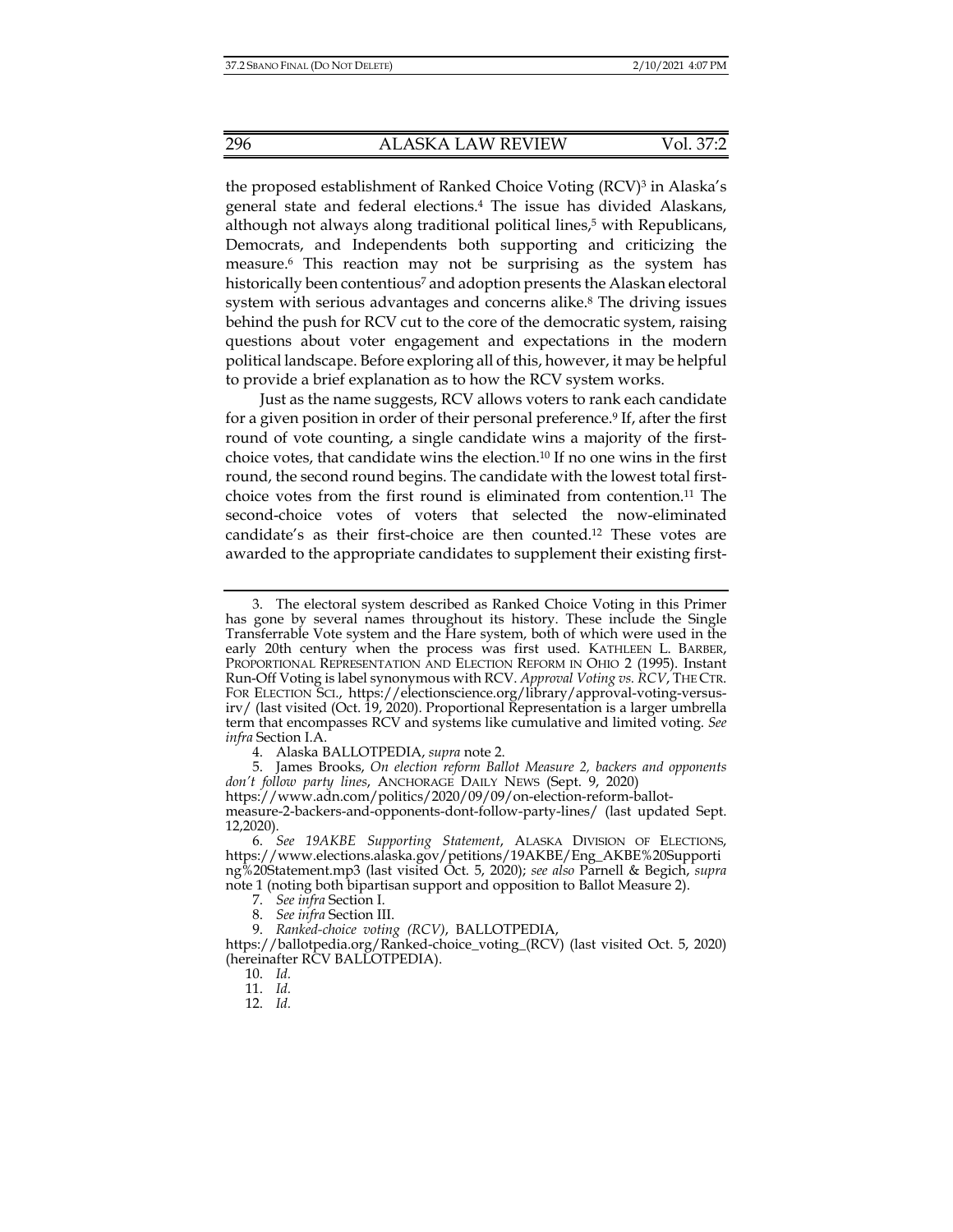round vote counts.13 If no one receives a majority in the second round, the process continues in the same manner until a candidate has received a majority of votes.14

As strange as this style of voting may seem, RCV is not a new form of election structure in the United States. Indeed, understanding the history of RCV is important in determining whether the system is right for the Alaskan people.

# **II. THE HISTORY OF RANKED CHOICE VOTING IN THE UNITED STATES**

#### **A. Progressive Beginnings**

The idea behind RCV, a form of proportional representation,15 has been a subject for debate since the American Revolution.16 Proportional representation was touted both then and later as a way to protect the rights of an "educated minority" in the face of suffrage's extension to an increasingly broader class of voters.17 However, RCV and other forms of proportional representation remained largely theoretical until the late nineteenth and early twentieth century when American cities began adopting such systems.18

The first city to adopt RCV, at the time referred to as the "Hare system" or "single transferable vote," was Ashtabula, Ohio, in 1915.19 Election system reform such as this was one of the broad ways by which local governments enacted meaningful municipal change during the

 <sup>13.</sup> *Id.* 

 <sup>14.</sup> *Id.* RCV contrasts with "traditional" American voting systems, in which each voter votes for one candidate and the person with the most votes, or a plurality, wins. *Alternative Voting Systems*, NAT'L CONFERENCE OF STATE LEGISLATURES (June 25, 2020), https://www.ncsl.org/research/elections-andcampaigns/alternative-voting-systems.aspx.

 <sup>15.</sup> Proportional Representation, as the name suggests, is a style of voting in which the elected representation is proportional to the overall percentage of the votes cast. *See Alternative Voting Systems*, *supra* note 14 (describing RCV as a type of candidate-based form of proportional representation). Proportional representation often describes multi-winner district systems, in which several representatives represent one district, and candidates run for one of a predetermined number of seats. *Id.*

 <sup>16.</sup> BARBER, *supra* note 3, at 11.

 <sup>17.</sup> *Id.* at 12.

 <sup>18.</sup> *Id.* at 2. Remote, rural, state control of municipal affairs was seen as "particularly oppressive" by the citizens of rapidly expanding cities. *Id.* at 39. This was one of the reasons that urban reformers called for more control and 'Home Rule' over their own municipal affairs and why many electoral reform movements at this time were confined to city-wide measures. *Id.*

 <sup>19.</sup> *Id.*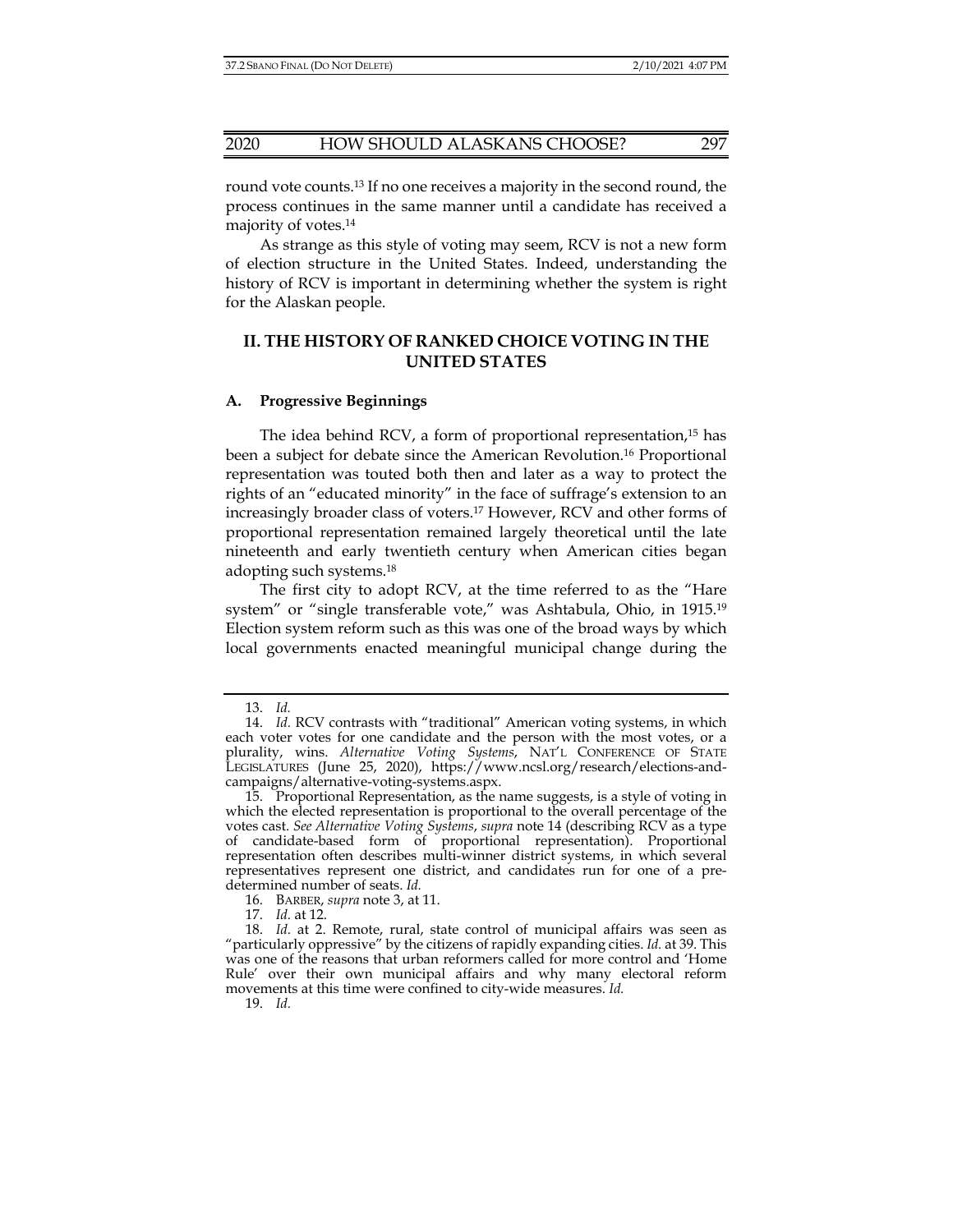Progressive Era.<sup>20</sup> Early Progressive thinkers put forward two main arguments to support proportional representation in municipal elections. The first was the desire to free cities of the "powerful interests and corrupt political parties" including political bosses that had for decades effectively controlled them.21 These entrenched political machines engendered a deep distrust among the parties on which Progressives capitalized to call up the need to reform.22 Other reformers saw this need arise more from the humanistic need to increase representation and provide for a more just system of democracy.23 More explicitly, this branch of Progressive thought saw proportional representation as a way to combat both religious and racial prejudices and ensure some form of political access for minority groups.24 The original electoral reforms in many cities centered around city councils<sup>25</sup> with multiple members. The benefit of the RCV for these kinds of multi-winner elections is that it ensures that the minority voting block is represented in proportion to its size, precluding political machines and majorities from obtaining unchecked power.26

# **B. The Rise and Fall of Proportional Representation in the Mid-Twentieth Century**

The movement for RCV systems gained some hesitant success. Over the next few decades, more and more cities incorporated the system. By 1950, close to two dozen cities had adopted some form of RCV.27 Adoption of the system achieved some of its desired policy outcomes, such as increasing minority representation in government. Two major cities using RCV, "Cincinnati and New York City, elected black members to their city council even though African Americans made up only about 10.6% and 6.1% of these cities' respective populations" at the time.28

 <sup>20.</sup> Robert Burnham, *Reform, Politics, and Race in Cincinnati: Proportional Representation and the City Charter Committee, 1924-1959*, 23 J. URB. HIST. 131, 131 (1997).

 <sup>21.</sup> BARBER, *supra* note 3, at 2.

 <sup>22.</sup> *Id.* at 16.

 <sup>23.</sup> *Id.* at 44 ("Others stressed 'economic justice, human opportunities, and rehabilitated democracy.'") (internal citation omitted).

 <sup>24.</sup> Burnham, *supra* note 20, at 132.

 <sup>25.</sup> BARBER, *supra* note 3, at 43.

 <sup>26.</sup> *Id.*; *see also supra* note 15 (describing proportional representation).

 <sup>27.</sup> Leon Weaver, *The Rise Decline, and Resurrection of Proportional Representation in Local Governments in the United States*, *in* ELECTORAL LAW & THEIR POLITICAL CONSEQUENCES 141 (Bernard Grofman & Arend Lijphart, eds., 1986).

 <sup>28.</sup> Andrew Spencer, Christopher Hughes, & Rob Richie, *Escaping the Thicket: The Ranked Choice Voting Solution to America's Districting Crisis*, 46 CUMB. L. REV. 377, 410 (2015); *see also* BARBER, *supra* note 3, at 66 ("Ethnic, religious, and racial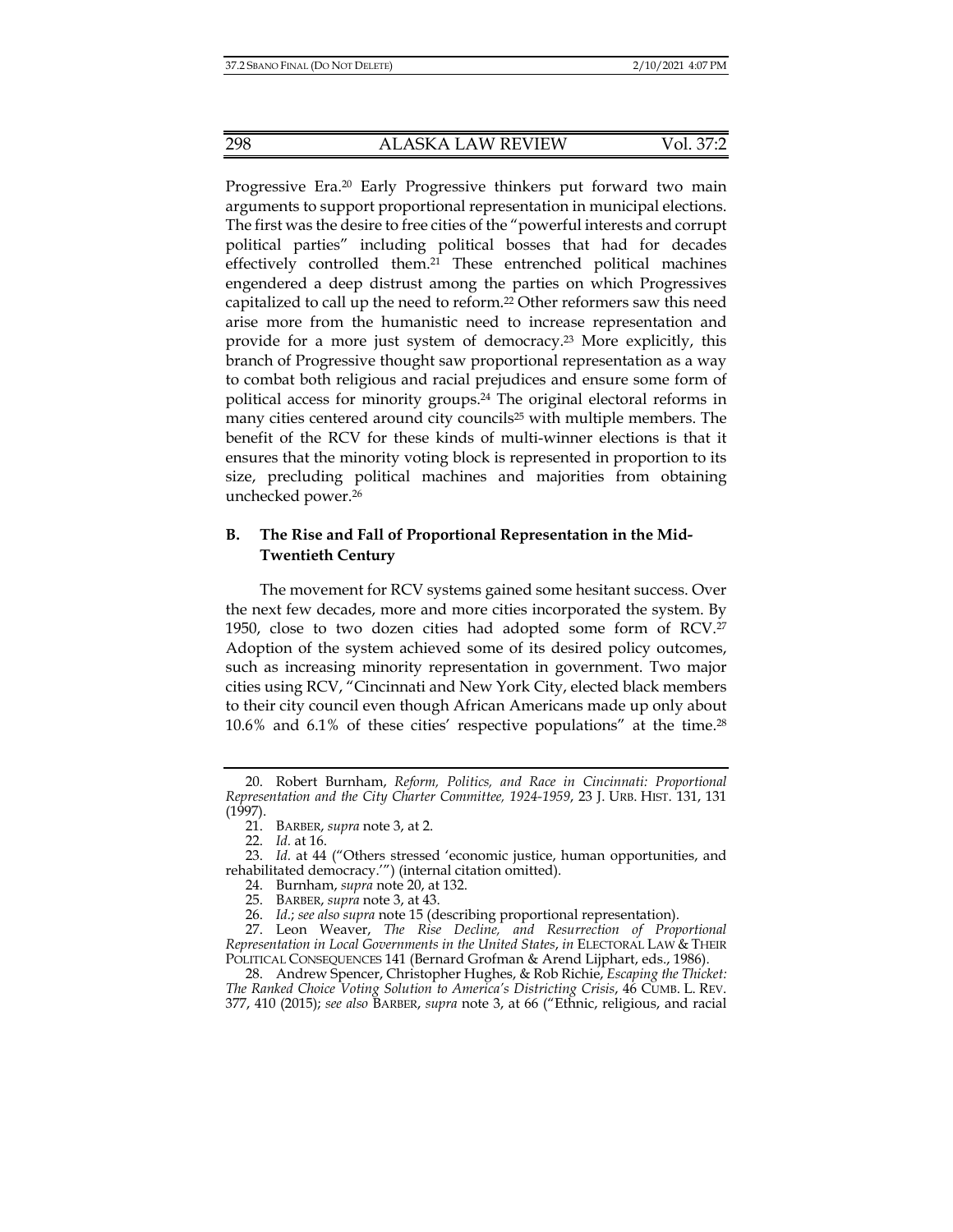However, this initial success was not long-lived. Ashtabula, the first city to adopt the new system, became the first city to repeal it as well, in 1929.29 Votes to repeal in some cities were staggered with votes to adopt the system in others.<sup>30</sup> By the 1960's, however, the tide had turned definitively against the single transferrable voting systems.31 Cambridge, Massachusetts, is the only remaining city who has had a continuous proportional representation voting system in place since its adoption in 1939.32

There is no universally agreed upon reason for the decline of proportional representation for election reform. Opponents of the system cite the complexity and labor-intensity of casting and counting single transferrable votes.33 Other factors include "enmity of leaders" towards the system for its perceived circumvention of their power, declining resources and political will of reformers, opposition to some of the elected officials who had gained power through these new systems and were thought to have been unfairly advantaged by them, among others.34 In some ways, the success of RCV's original objectives became the reason for its initial downfall. For example, repeal efforts in Cincinnati incited fears that the proportional representation system would facilitate the election of the first black mayor of a major city.35 New York City's use of RCV for city council elections was successfully repealed after opponents emphasized the presence of 'leftist' members on the council, stoking fears of communism during and after World War II.36 Ultimately, however, the repeal of proportional representation systems in each of these cities is best explained within the specific political contexts of those localities, a task this Primer is not meant to address.37

## **C. The Renewed Interest in Ranked Choice Voting**

The repeal of many proportional representation systems in the midtwentieth century was not the death rattle of similar electoral reforms in the United States. Rather, RCV has been implemented in some capacity in

minorities. . . were elected to council seats for the first time [under the single transferable vote system].").

 <sup>29.</sup> *Id.* at 62.

 <sup>30.</sup> *Id.* at 65; *see also* Weaver, *supra* note 27, at 141 (displaying a visual representation of the years that each city's system was in place)

 <sup>31.</sup> BARBER, *supra* note 3, at 65.

 <sup>32.</sup> Weaver, *supra* note 27, at 141.

 <sup>33.</sup> BARBER, *supra* note 3, at 65.

 <sup>34.</sup> Weaver, *supra* note 2727, at 143–44.

 <sup>35.</sup> Spencer et al., *supra* note 2828, at 410–11.

 <sup>36.</sup> *Id.* at 413; *see also* Weaver, supra note 27, at 143.

 <sup>37.</sup> Weaver, *supra* note 27, at 144.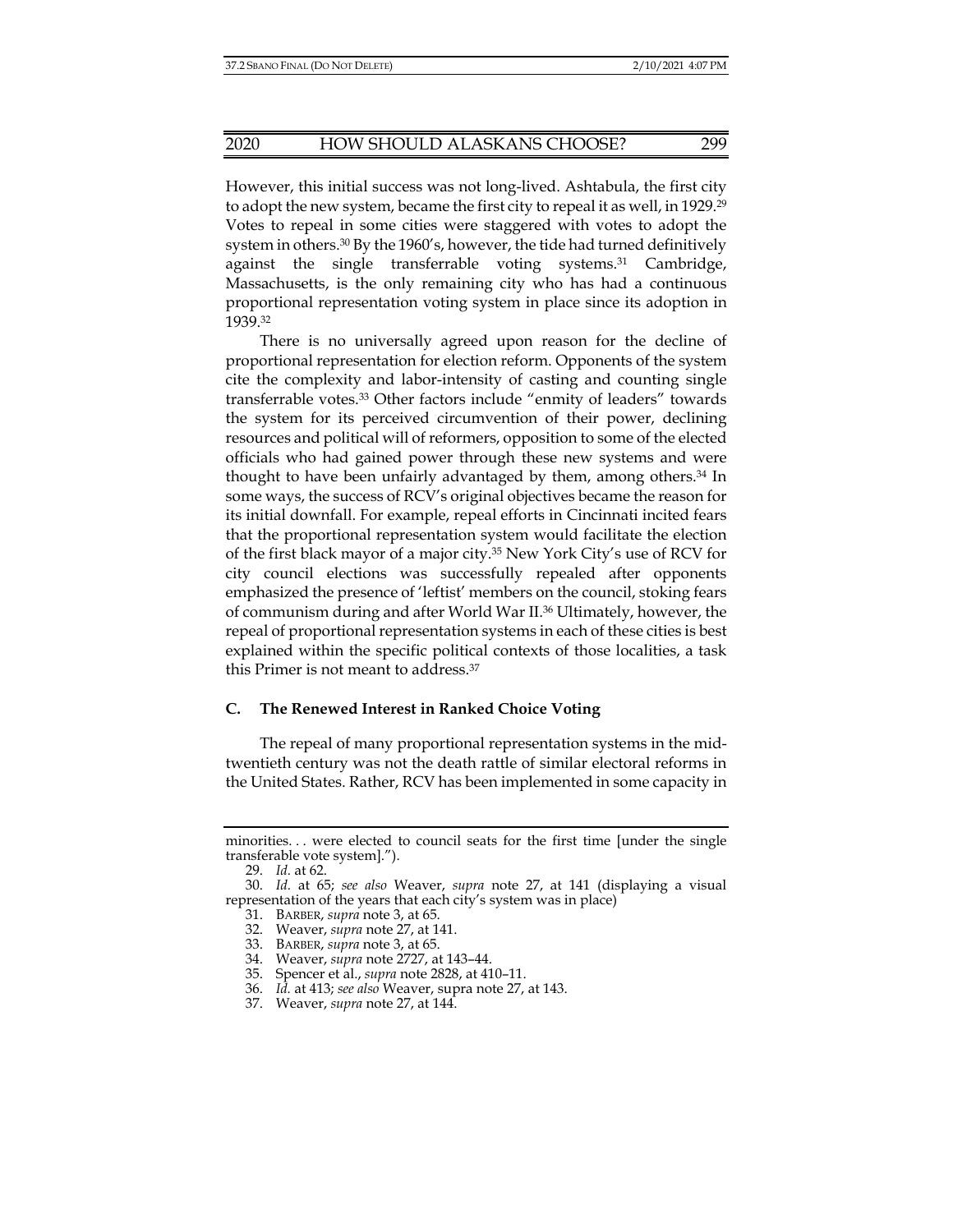nine states, while another five states have approved RCV provisions in certain localities for future implementation.38 There was even a bill introduced in the House of Representatives in 2019 that would require RCV be used in all federal Congressional elections starting as early as 2022.39

Recalling the origins of RCV, one of the factors that accounts for this recent rise in popularity is a renewed emphasis on minority representation. One scholar notes that "[r]ecent U.S. Supreme Court cases invalidating minority congressional districts as 'racial gerrymanders' have curtailed the ability of legislators and litigators to use the traditional remedy for perceived minority dilution - drawing districts designed to enhance minority voting strength."40 This has contributed to the rise of election system reform as an alternative means of ensuring minority groups are not deprived the value of their vote due to carefully drawn electoral districts.41 In fact, implementation of proportional representation systems like cumulative and limited voting have been used since the 1990's to settle cases for jurisdictions found to be in violation of the Voting Rights Act of 1965.42

Another contributing factor to renewed interest in RCV is the deep polarization that has characterized American politics in recent years. According to some, RCV is an effective alternative to traditional voting when "a party or candidate maintains control with support from only a plurality of voters, while opposition groups are fractured."43 Polarization is one effect of political gerrymandering, which can reduce or eliminate altogether "meaningful competition" and can make voters in effected districts feel as though their votes will not impact electoral outcomes.<sup>44</sup> With two candidates winning the presidency without winning the popular vote in the past five presidential terms,45 this theory seems to

 44. *See* Spencer et al., *supra* note 28, at 385–86 (noting that politically gerrymandered districts in single-winner elections ignore the "political minority voices that represent at least one-fifth of voters in every such district").

 45. *See* Thomas E. Mann, *Reflections on the 2000 U.S. Presidential Election*, Brookings (Jan. 1, 2001), https://www.brookings.edu/articles/reflections-onthe-2000-u-s-presidential-election/; *see also* Sarah Begley, *Hillary Clinton Leads by* 

 <sup>38.</sup> RCV BALLOTPEDIA, *supra* note 9.

 <sup>39.</sup> Ranked Choice Voting Act, H.R. 4464, 116th Cong. (2019).

 <sup>40.</sup> Steven J. Mulroy, *Alternative Ways Out: A Remedial Road Map for the Use OF Alternative Electoral Systems as Voting Rights Act Remedies*, 77 N.C. L. REV. 1867, 1868 (1999).

 <sup>41.</sup> *See* Spencer et al., *supra* note 28, at 387 (noting that gerrymandered districts leave most African American voters across several states "unable to vote for candidates with any real chance to represent them").

 <sup>42.</sup> *Id.* at 414.

 <sup>43.</sup> Jacey Fortin, *Why Ranked-Choice Voting is Having A Moment*, N.Y. TIMES (Feb. 10, 2020), https://www.nytimes.com/2020/02/10/us/politics/rankedchoice-voting.html.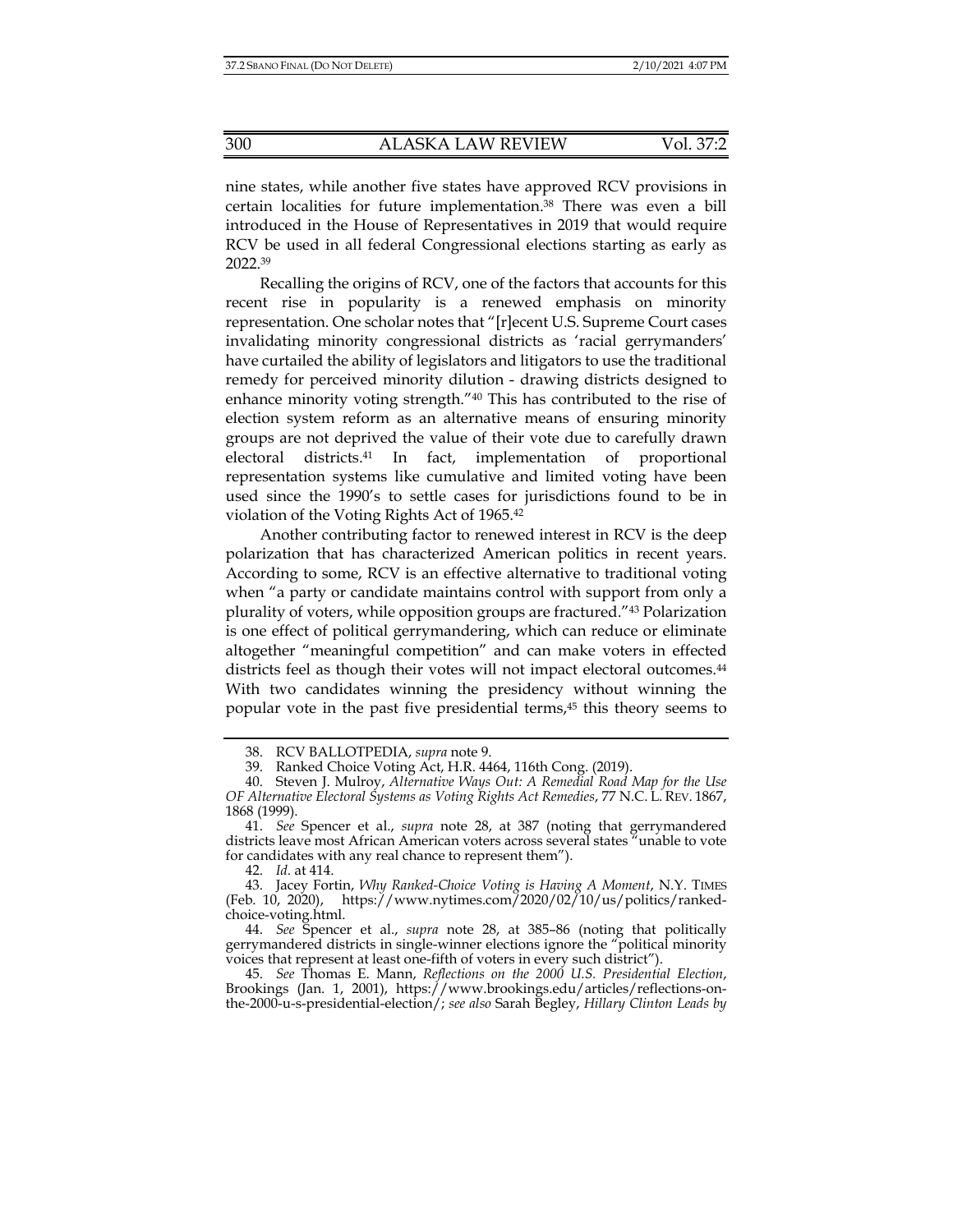hold some weight in explaining the current movement against traditional plurality voting.

#### **D. State Precedent: Maine's State-Wide Ranked Choice Voting**

In 2016, Maine's voters approved 'Question 5' and the state became the first to adopt RCV for state-wide elections, including gubernatorial, Congressional, and state legislative races.<sup>46</sup> However, less than one year later, the Maine Supreme Judicial Court unanimously held that the RCV statute conflicted with the Maine Constitution, which expressly allowed state-level candidates to win elections with a plurality, as opposed to a majority of votes.47 This opinion was technically non-binding, but cast serious doubt over whether Maine could actually implement its new RCV system.48 In response, the citizens of Maine voted to approve a partial repeal of the original statute, and replace it with language that allowed RCV for only federal and state primaries and federal general elections; state-wide general elections would continue with their constitutionally required plurality voting.<sup>49</sup> Maine held its first state-wide elections using RCV in 2018.50

Challenges to the RCV system in Maine did not stop in 2017. In 2020, the Maine Republican Party began an effort to put a new initiative on the ballot to repeal the entirety of the RCV statute.<sup>51</sup> The plan sought to include a referendum on Maine's 2020 ballot which, if adopted by voters, would have ended the RCV system.52 Litigation arose over the

52*. Id.*

*<sup>2.8</sup> Million in Final Popular Vote Count*, TIME (Dec. 20, 2016),

https://time.com/4608555/hillary-clinton-popular-vote-final/ (documenting that the respective winners of the 2000 and 2016 presidential elections did not win a popular vote).

 <sup>46.</sup> *Ranked Choice Voting in Maine*, MAINE STATE LEGISLATURE,

https://legislature.maine.gov/lawlibrary/ranked-choice-voting-in-maine/9509 (last visited Oct. 5, 2020) (hereinafter "Ranked Choice Voting in Maine")

 <sup>47.</sup> Opinion of the Justices of the Supreme Judicial Court, 2017 ME 100, Docket No. OJ-17-1, at ¶ 72.

 <sup>48.</sup> Michael Shepherd, *Maine Supreme Judicial Court rules ranked-choice voting unconstitutional*, BANGOR DAILY NEWS (May 23, 2017),

https://bangordailynews.com/2017/05/23/politics/maine-supreme-judicialcourt-rules-ranked-choice-voting-unconstitutional/

 <sup>49.</sup> Ranked Choice Voting in Maine, *supra* note 46.

 <sup>50.</sup> *Timeline of Ranked Choice Voting in Maine*, FAIRVOTE,

https://www.fairvote.org/maine\_ballot\_initiative (last visited Oct. 5, 2020).

 <sup>51.</sup> Gabrielle Mannino, *Court Rules in Favor of Sec. of State Clearing Way for RCV in Presential Election*, NEWS CENTER MAINE (Sept. 22, 2020), https://www.newscentermaine.com/article/news/politics/elections/court-

rules-in-favor-of-sec-of-state-clearing-way-for-rcv-in-presidential-election/97- 82fb8375-e884-4db2-a0ff-e294ce9e8fea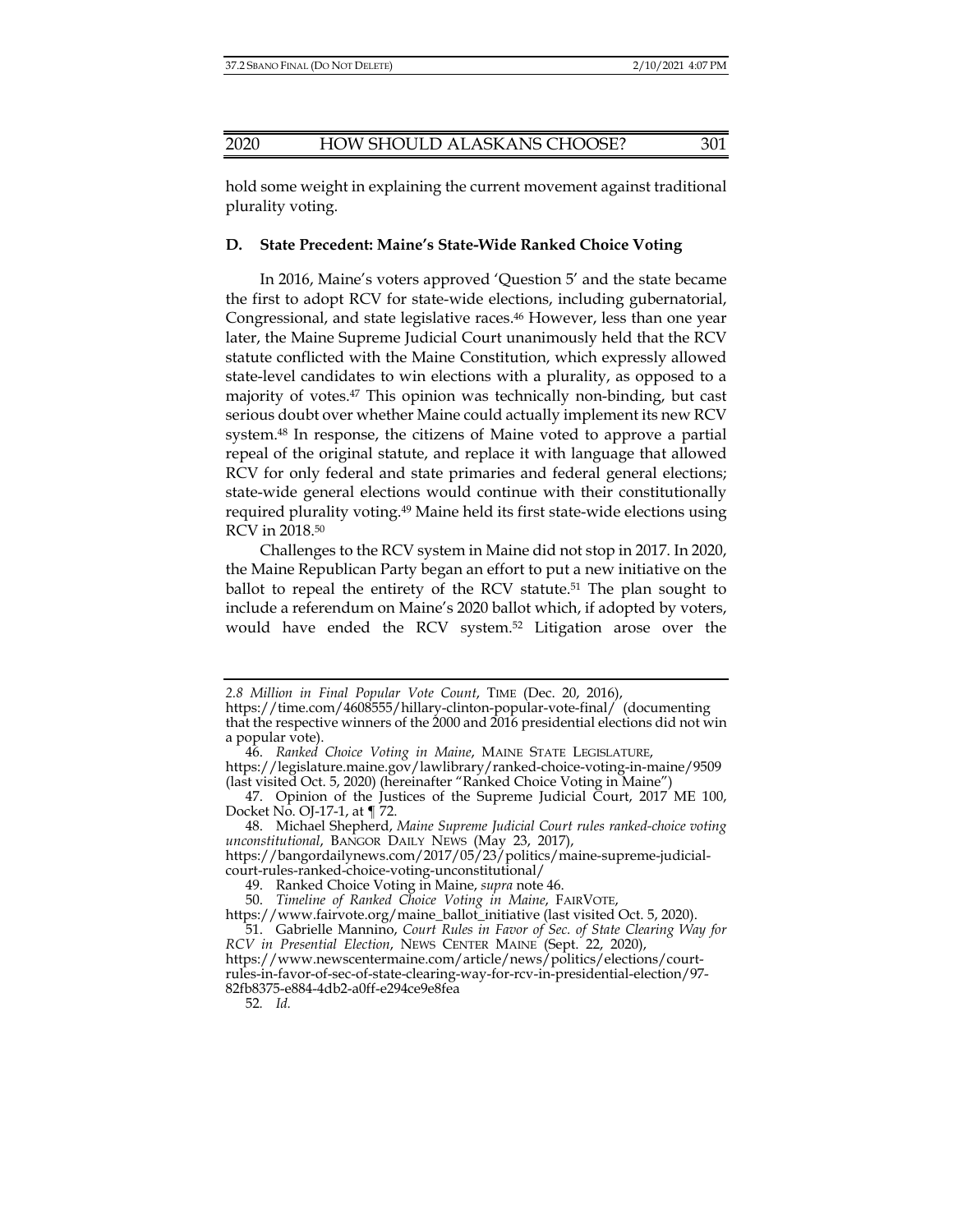referendum's certification process.53 Ultimately, the Maine Supreme Judicial Court held that the Maine Republican Party's petition efforts were statutorily deficient.<sup>54</sup> This ruling precluded the possibility of a referendum which could eliminate the RCV statute and prevent the system from being used in the 2020 election.<sup>55</sup> This defeat means that Maine will be the first state to use RCV in a presidential election this November.<sup>56</sup>

The long and somewhat tumultuous history of RCV in this country grounds Alaska's Ballot Measure 2 in a larger story of electoral reform. This history provides some context as to how RCV has worked in the past, and how it has reemerged as an important force in American politics once again. Some broad insights into why the system may, or may not, work for the Alaskan people is now needed.

# **III. ARGUMENTS FOR AND AGAINST RANKED CHOICE VOTING**

As previously noted, the decision to adopt RCV does not fit well within traditional 'right/left' political boundaries.<sup>57</sup> This may be because electoral reform is not itself inherently political; deciding which system to employ is about *how* one votes, rather than the specific policies and candidates for which one votes. In this way, the issue of RCV transcends other political issues.

# **A. In Favor of Ranked Choice Voting**

Those in favor of RCV argue that it provides voters a stronger voice by providing more options, eliminating the need for strategic voting, and reducing the political distractions of polarization and incivility.

One of the most prominent arguments for an RCV system is that it provides voters with more meaningful choice in any given election. First, since such a system requires a majority vote to declare a winner, it is more likely than a plurality voting system to reflect the will of the public as a whole.58 Proponents of RCV note that the system eliminates the 'spoiler'

 <sup>53.</sup> *Id.* 

 <sup>54.</sup> *Id.*; *see also Jones v. Sec'y of State*, 2020 ME 113 at ¶ 1 (Maine 2020); 2020 Me. LEXIS 114 at \*1.

 <sup>55.</sup> *Id.*

 <sup>56.</sup> *Id.* 

 <sup>57.</sup> *See supra* notes 5–6.

 <sup>58.</sup> Amanda Zoch, *The Rise of Ranked-Choice Voting*, NATIONAL CONFERENCE OF STATE LEGISLATURES (September 2020),

https://www.fairvote.org/polarization#polarization\_key\_facts.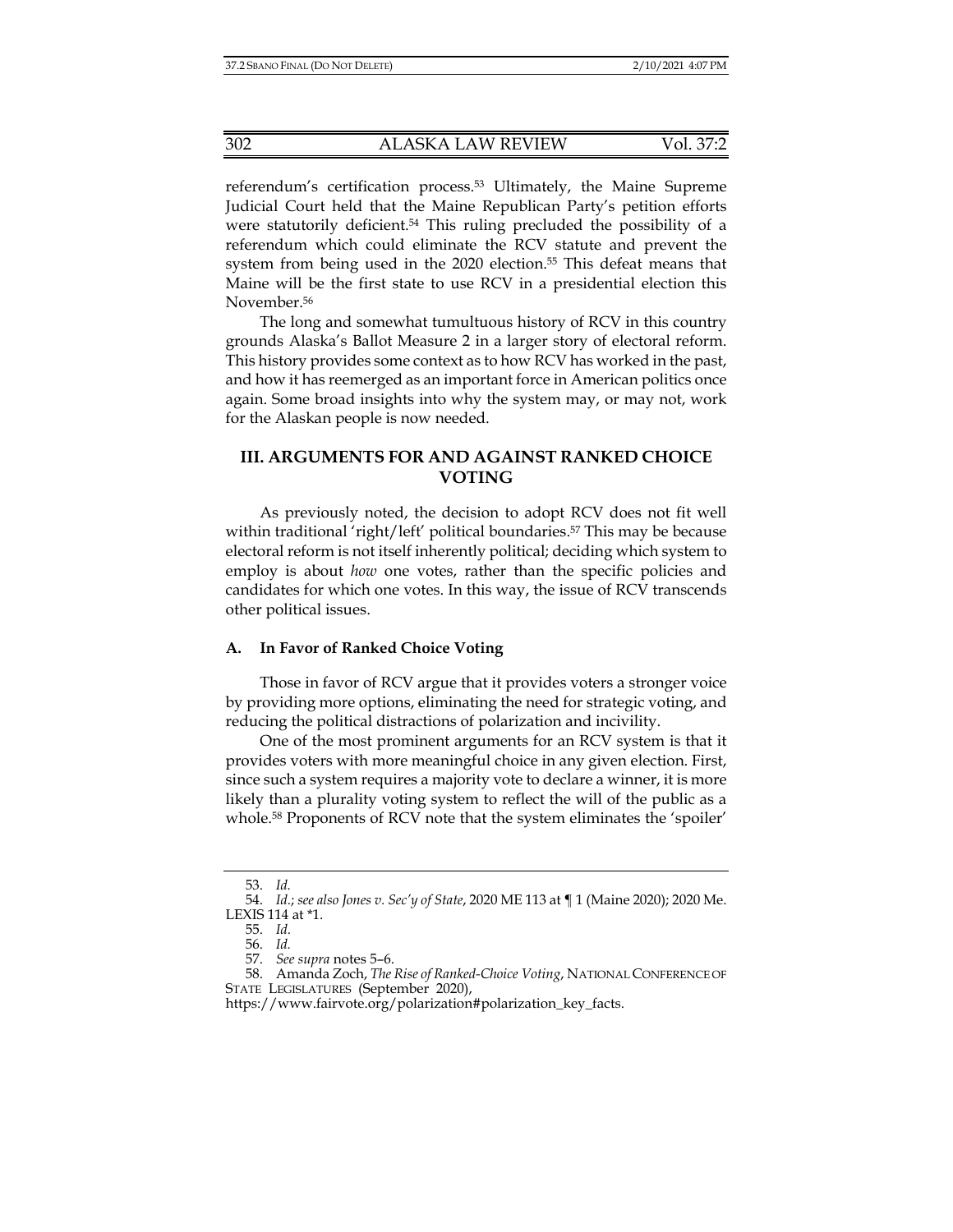problem caused by "independent or minor-party candidates."59 When third-party candidates run, there is often a fear among voters and political pundits alike that those candidates will split the vote for either major party, handing the opposing side the win by default.<sup>60</sup> The RCV system, by contrast, allows voters to select the candidate who most aligns with their views, even if they are unlikely to win, without inadvertently handing the election to their least-preferred candidate.<sup>61</sup> This could energize voters and increase participation.

An RCV system could also work to remedy larger structural problems for voting, including gerrymandering political polarization. Proponents argue that these commonplace features of modern American politics reduce competitiveness in elections and distort representation in seats of power.62 One problem plays into another, leaving voters at the mercy of whoever draws the lines of the districts.<sup>63</sup> Changes like RCV, and the potential to combine this system with multi-winner districts for certain races, can mitigate the effects of partisan districting and voter dilution.64

RCV can also alleviate partisanship in elections by promoting civility and compromise. One of the advantages of RCV is that works against "some of the 'I win by making you lose' zero-sum logic of our current election style."65 For example, in simple plurality voting, it is strategic for a candidate to appeal to a relatively small base of strong supporters to increase beneficial turnout, and also to attack opponents, not necessarily so that voters will choose the attacking candidate instead, but simply to discourage those voters from turning out for the opposition.<sup>66</sup> In contrast, RCV encourages candidates to reach across political party lines to try to reach as many votes as possible, even if only for their second-choice

 <sup>59.</sup> *Id.* 

 <sup>60.</sup> Lee Drutman, *A New Voting System Could Fix American Democracy: Ranked-Choice Ballots*, NBC NEWS (Nov. 7, 2019),

https://www.nbcnews.com/think/opinion/new-voting-system-could-fixamerican-democracy-ranked-choice-ballots-ncna1078491.

 <sup>61.</sup> *Id.* 

 <sup>62.</sup> *See generally Gerrymandering*, FAIRVOTE,

https://www.fairvote.org/gerrymandering#gerrymandering\_key\_facts (last visited Oct. 6, 2020) (hereinafter Gerrymandering); *see also Polarization*, FAIRVOTE, https://www.fairvote.org/polarization#polarization\_key\_facts (last visited Oct. 6, 2020) (citing uncontested elections and partisan distortions to competition in elections for politically drawn districts).

 <sup>63.</sup> *See* Spencer et al., *supra* note 28, at 379 ("In a fiercely partisan era. . . congressional elections are effectively decided in advance by those who draw the lines.").

 <sup>64.</sup> *Id.* 

 <sup>65.</sup> Drutman, *supra* note 60.

 <sup>66.</sup> *Id.*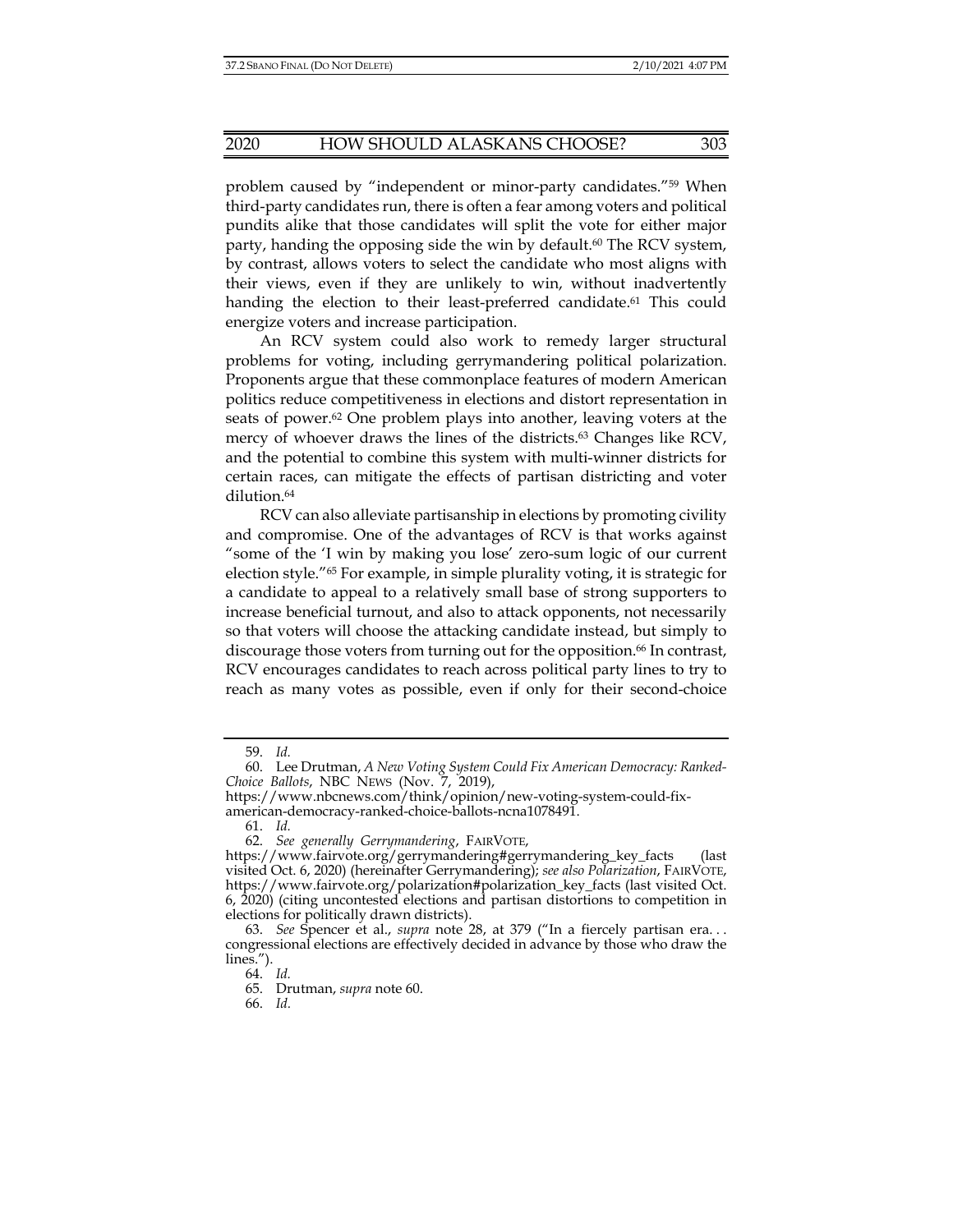votes.67 This in turn "discourage[s] negative campaigning and attack ads" because no vote would simply be lost to another candidate.<sup>68</sup> If candidates can—and possibly have to—appeal to more voters than simply their base, politicians would be incentivized to focus more on their policies than their opponents.

## **B. In Opposition to Ranked Choice Voting**

On the other side, critics doubt the purported advantages of RCV and highlight potential harms of such a system, such as increased influence from special interest groups and decreased voter turnout due to voter confusion.

One argument against RCV goes to the very heart of its supposed democratic benefits, namely that it requires a majority winner. On the contrary, critics point out that RCV only creates a majority by narrowing down the actual field of applicants.<sup>69</sup> In addition, RCV seems to cut against the basic notion of 'one person, one vote,' since a person's vote can count for a different candidate in any given round.70 Critics also point to the potential for as vote exhaustion as an argument against RCV as a true 'majority rule' system. Vote exhaustion occurs when a voter does not rank every possible option for a given election. If none of their preferences receive a high enough percentage of votes in the first rounds, that person's ballot is eliminated entirely and does not count toward the final result.71 This can be seen in a recent San Francisco election, in which twenty-seven percent of the votes were not counted in the final round. This phenomenon undercuts the notion that RCV produces a true reflection of the majority will.72

There is similar pushback against the idea that RCV will promote greater civility and moderation in campaigns. Critics note that special interest groups, who do not directly benefit from the RCV system, have no incentive to advocate more moderate views on the issues that they support.73 Some even argue that rather than moderation, RCV can lead to

 <sup>67.</sup> Paul Caine, *Could Ranked-Choice Voting Reduce Partisanship in Politics?*, WTTW NEWS (Sept. 28, 2020, 4:08 PM), https://news.wttw.com/2020/09/28/ could-ranked-choice-voting-reduce-partisanship-politics.

 <sup>68.</sup> *Id.* 

 <sup>69.</sup> Zoch, *supra* note 58.

 <sup>70.</sup> Brian P. Marron, *One Person, One Vote, Several Elections?: Instant Runoff Voting and the Constitution*, 28 VT. L. REV. 343, 355 (2003-2004).

 <sup>71.</sup> Simon Waxman, *Ranked-Choice Voting Is Not the Solution*, DEMOCRACY JOURNAL (Nov. 3, 2016, 3:03 PM), https://democracyjournal.org/arguments/ ranked-choice-voting-is-not-the-solution/.

 <sup>72.</sup> *Id.*

 <sup>73.</sup> *Id.*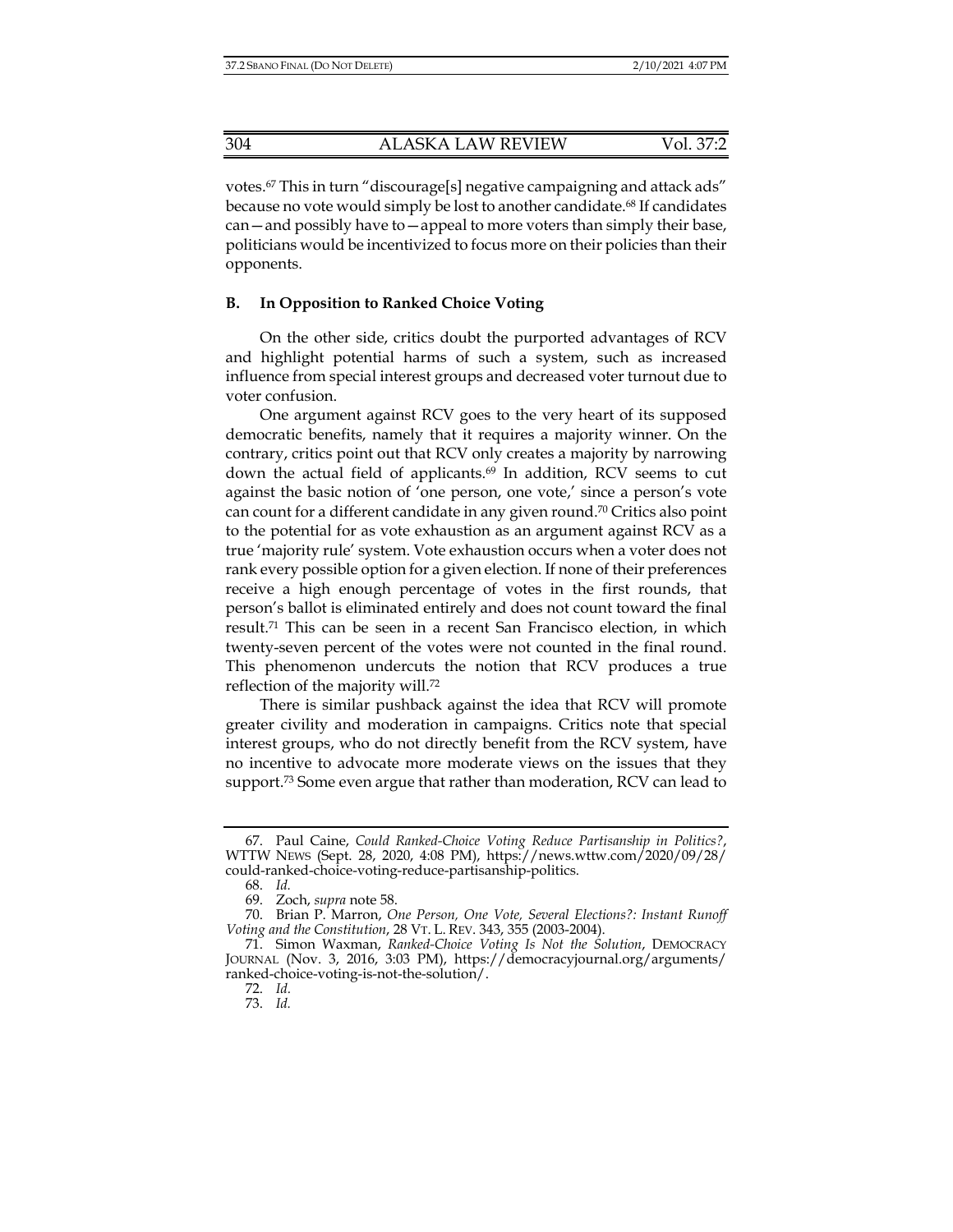special-interest candidates promoting partisan groupings, enabling candidates to campaign together for first and second-choice votes in order to more effectively block out candidates with whom they may have stronger disagreements.74

There is also worry that the special interest groups currently supporting RCV adoption are not actually connected to the communities in which the system would actually be implemented. In Alaska, the concern is that outsider special interests who "don't like the results of [Alaskan] elections" are trying to change the voting system "to accomplish what they could not get done fairly at the ballot box."75 For example, one of the largest financial supporters of the campaign supporting Ballot Measure 2 is a Colorado-based company called Unite America.76 Critics argue that this measure is merely an attempt for outsider groups to dictate how Alaskan elections are run in order to promote "fringe and leftist candidates."77

Finally, and perhaps most significant, opponents to RCV argue that the complexity of the system will pose a barrier to voting. Since voters would ideally rank every candidate within an election, this would necessitate that voter being reasonably informed about each candidate when they complete their ballot.<sup>78</sup> This could make a voter feel unsure how best to rank their choices beyond their first. While this may not be a factor in every election, given that the average number of candidates for president over the last thirty years was six candidates,79 this could represent a large informational burden for voters. Theoretically, the number of candidates would only increase for each election precisely because of the RCV system. In addition, the operation of RCV itself can be confusing to voters, which could lead to mistrust in its results and discourage voter participation.<sup>80</sup> This sentiment is backed up by some

 <sup>74.</sup> *See* Parnell & Begich, *supra* note 6 (noting the existence of this kind of "political trickery" in the 2018 San Francisco mayoral race).

 <sup>75.</sup> Win Gruening, *Ballot Measures 1 and 2 are Just Wrong for Alaska*, MUST READ ALASKA (Oct. 2, 2020), https://mustreadalaska.com/ballot-measures-1-and-2 are-just-wrong-for-alaska/.

 <sup>76.</sup> Alaska BALLOTPEDIA, *supra* note 2.

 <sup>77.</sup> Paul Jenkins, *Voting Initiative Relies on Outside Money*, ANCHORAGE DAILY NEWS (Oct. 9, 2020), https://www.adn.com/opinions/2020/10/09/votinginitiative-relies-on-outside-money/.

 <sup>78.</sup> Graham Paul Goldberg, Note, *Georgia's Runoff Election System Has Run Its Course*, 54 GA. L. REV. 1063, 1088 (2020).

 <sup>79.</sup> *See Primary, General and Statewide Special Election Results*, ALASKA DIVISION OF ELECTIONS, https://www.elections.alaska.gov/doc/info/ElectionResults.php #2012A (providing the result break-down of each election, listing each candidate by name and percentage of votes won) (last visited Oct. 21, 2020).

 <sup>80.</sup> Goldberg, *supra* note 78, at 1088.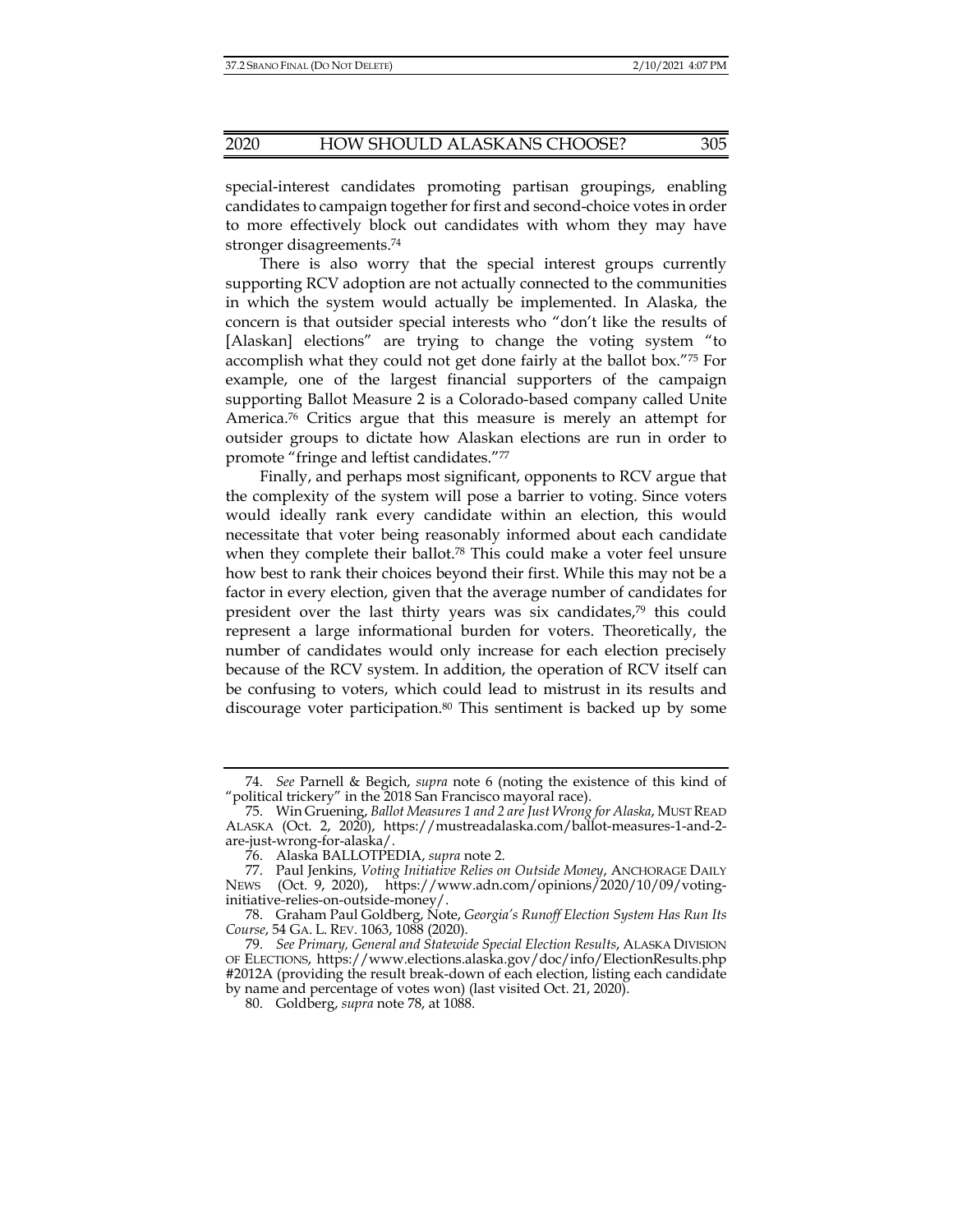data indicating decreased voter turnout in cities using an RCV system.<sup>81</sup> In addition, the implementation of any new voting system can be costly, requiring both new technology and public education, especially if states and local governments are forced to shoulder the costs without federal assistance.82 For these reasons, critics argue that the drawbacks of the RCV outweigh any potential benefits.

## **IV. KEY THEMES FOR RANKED CHOICE VOTING**

The merits and detriments of the RCV system focus primarily on three broad issues. First, what can, or perhaps what should, be expected of voters? Second, how can a voting system most accurately capture the will of constituents? Third, can electoral reform, and more specifically RCV, fulfill a desire to change a system voters have felt disaffected by?

#### **A. Voter Expectations**

Any form of democracy relies on an informed electorate, but RCV arguably requires greater knowledge than the traditional system. One of the strongest arguments for implementing RCV is that it provides voters greater opportunity to elect a candidate that reflects their preferences.<sup>83</sup> With more choice, however, inevitably comes a greater threshold requirement to be fully informed. In an ideal RCV system, voters know not only who their top choice is, but also know enough about each of the remaining candidates and their policies to meaningfully rank the entire field in accordance with their preferences. Critics argue that this system creates too high an informational barrier and will only lead to fewer people voting at all.<sup>84</sup> While RCV may purport to offer a more accurate reflection of voter preferences, the system—like any form of voting—can only produce an accurate result if voters have a meaningful understanding of the differences between candidates' policy proposals.

Of course, the problem of uninformed voters is a risk in every kind of voting system. RCV may simply exaggerate the problem by requiring more than a top-choice pick. However, there is also the potential that the RCV system may prevent voters from simply voting down the line for one political party or another, an equally uninformed choice that may

 <sup>81.</sup> *See* Parnell & Begich, *supra* note 1 (citing a political scientist that claimed voter turnout decreased by 3 to 5% across cities after implementing RCV).

 <sup>82.</sup> Goldberg, *supra* note 78, at 1088–89.

 <sup>83.</sup> *Ranked Choice Voting*, ALASKA FOR BETTER ELECTIONS,

https://alaskansforbetterelections.com/about/ranked-choice-voting/ (last visited Oct. 9, 2020).

 <sup>84.</sup> Parnell & Begich, *supra* note 1.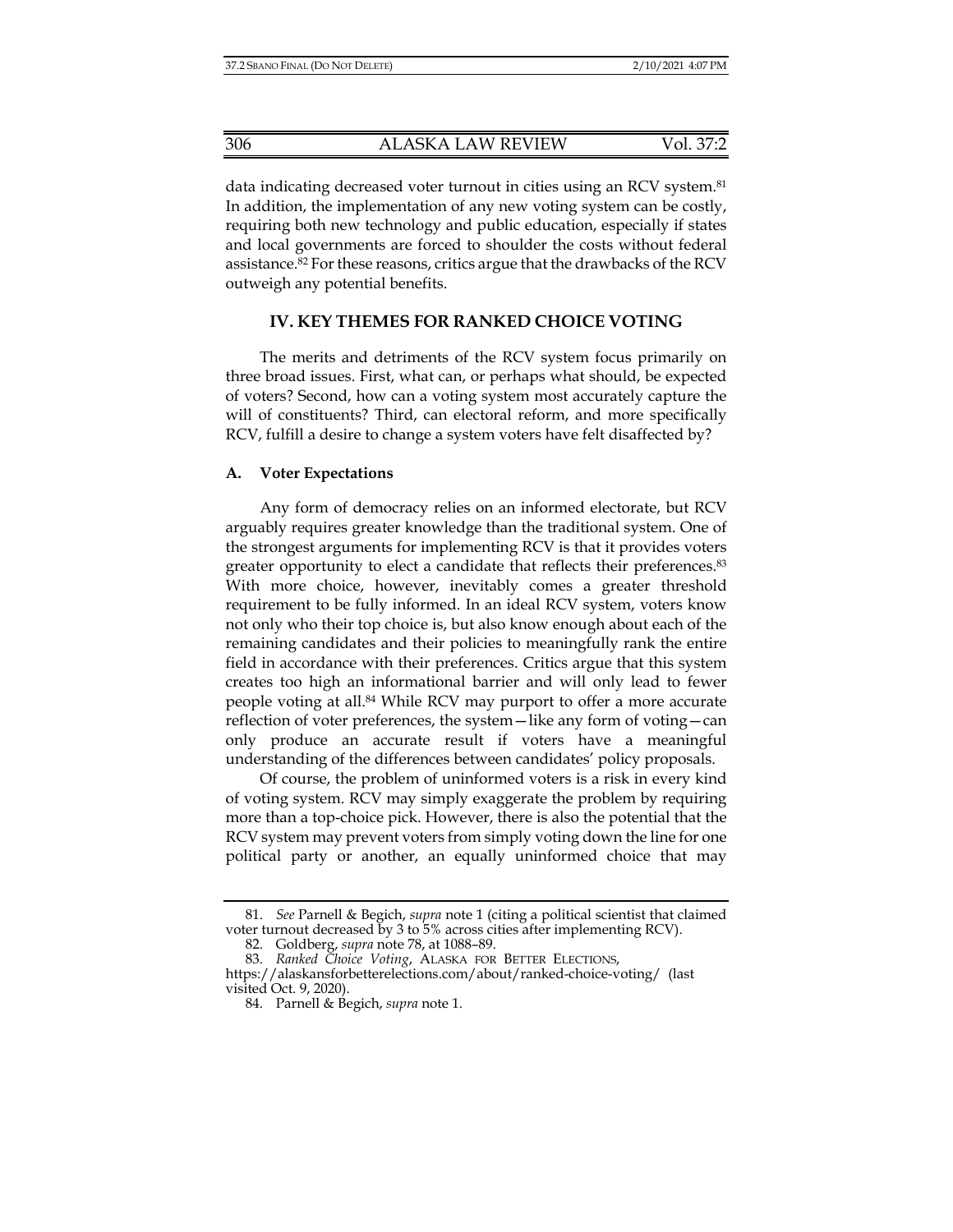similarly result in elected officials that do not truly reflect the preferences of the majority. Ultimately, the question is not whether RCV will produce uninformed voting, but rather whether the system will give voters greater incentive to be more informed about candidates.

## **B. Gauging Constituent Will**

RCV systems purport to produce elected officials selected by a majority of the people that voted, rather than a simple plurality. Advocates of RCV contrast this promise of majority rule to less competitive races caused in part by gerrymandered districts.85 But alternatively, in a field of more than two candidates, maybe candidates elected by a plurality of votes is sufficient to demonstrate the will of the people.86 Further, minority groups, be they political, racial, religious, or otherwise, also have a deep stake in how a majority is determined or decided. An RCV system would ideally be a more democratic voting mechanism, but there may be other concerns for what a more majoritycentered rule could mean for those groups. The notion that an RCV system actually improves diversity by circumventing gerrymandering<sup>87</sup> invokes important questions of how best to meaningfully include all constituencies in the democratic process. The determination of how best to select political leaders calls to mind issues of both fairness and efficiency in the voting process. Whether or not a majority is actually required—or if not required, ideal—gets to the very core question of democracy as a political system: what counts as adequate representation and who is actually represented.

#### **C. Energizing Voters**

One of the reasons RCV has seen a rise in popularity recently is that it is viewed by many as a way to overcome the divisive nature of an electoral system operating with only two major political parties. While some argue that the specific system for casting votes will not ease the polarization the country currently faces,<sup>88</sup> the debate over the ability of RCV to minimize this political polarization only serves to emphasize the frustration with this polarization. Polarization can be isolating for voters who do not find themselves clearly on one side of the political spectrum or the other, and can leave voters disenchanted with their options of

 <sup>85.</sup> Gerrymandering, *supra* note 62.

 <sup>86.</sup> *See* Zoch, *supra* note 58 ("Some argue that winning with a plurality is a fine way to choose our elected officials. . . .").

 <sup>87.</sup> Spencer et. al., *supra* note 28, at 404.

 <sup>88.</sup> Waxman, *supra* note 71.